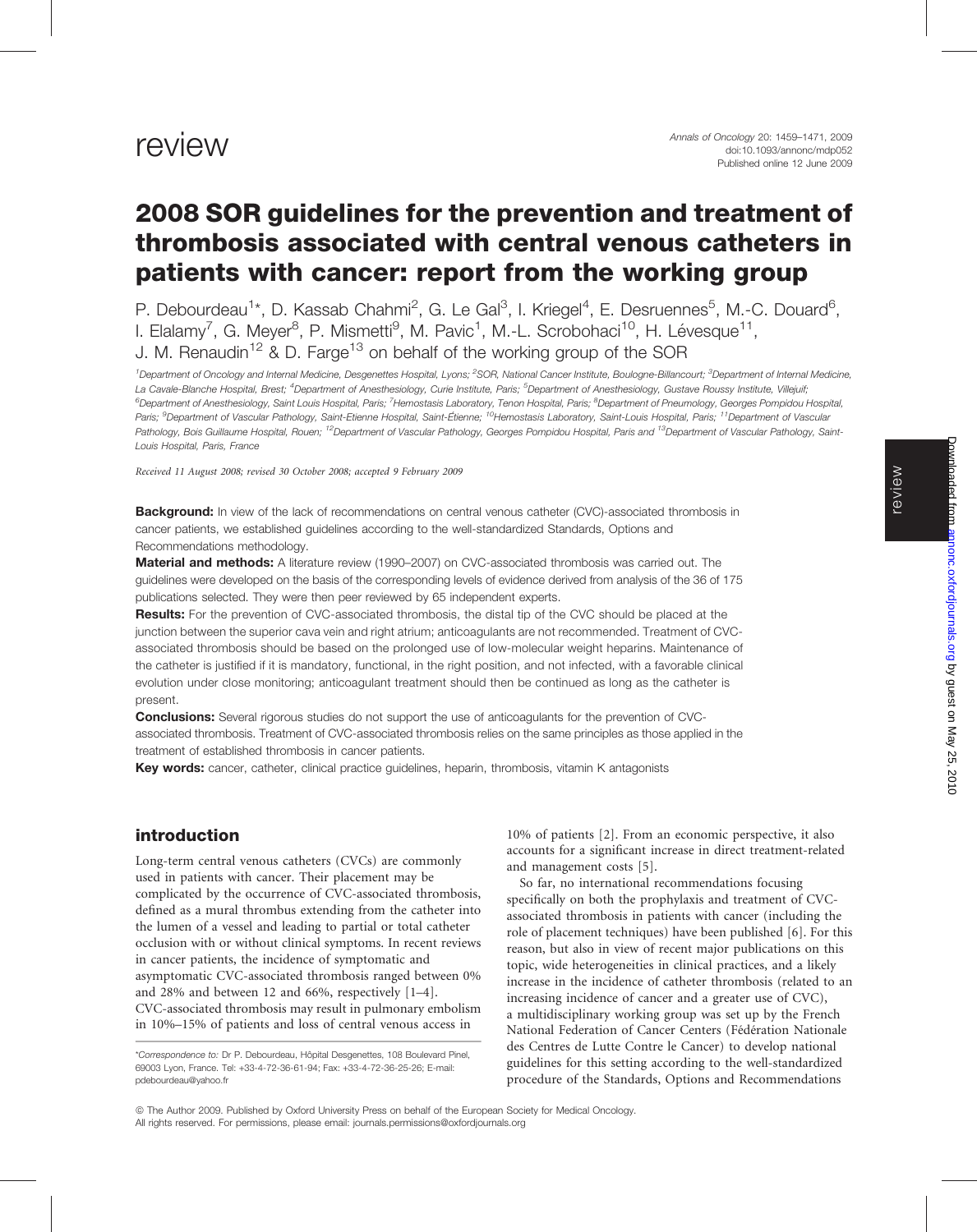# $r$ eview Annals of Oncology Annals of Oncology

(SOR). Initiated in 1993, the SOR program was set up to develop guidelines for the standardization of 'good clinical practice' throughout the various disciplines involved in cancer care [7–10]. Its methodology is based on a literature review and a critical appraisal by a multidisciplinary working group of experts [11]. It involves the cooperation of French regional cancer centers, both public and private practice sectors, scientific societies, and the French National Cancer Institute, which has led this program since May 2008.

# materials and methods

literature review and analysis

A literature review of the studies published between January 1999 and January 2007 was carried out using the MEDLINE database and the following subject headings: cancer, thrombosis, and catheter. A prospective follow-up of the literature on this subject (meta-analyses and prospective studies only) was continued up to January 2008. National guidelines and several Evidence-Based Medicine sites were also consulted. The literature search was limited to publications in English or in French.

Meta-analyses, systematic reviews, randomized clinical trials, or nonrandomized prospective or retrospective studies in the absence of randomized clinical trials were included in the analysis. Editorials, letters to the editor, case reports, publications without an abstract, press releases, and animal studies were excluded.

We selected studies on adults and children with solid tumors or hematologic malignancies and a CVC with or without a history of thromboembolic events since the guidelines were established for both the prevention and treatment of CVC-associated thrombosis. We also analyzed publications on the role of catheter placement in CVC-associated thrombosis. We excluded studies concerning malfunctioning of catheters not related to thrombosis; these latter events are generally due to an intraluminal thrombus without mural involvement, the formation of a fibrin sleeve around the catheter, or compression of the catheter between the medial portion of the clavicle and the anterior face of the first rib (pinch-off syndrome). Likewise, we excluded studies concerning only patients with no cancer or patients with a cancer in remission for more than 5 years, a tumor-associated thrombosis, thrombocytopenia, or a catheter infection. Studies focusing on methods of diagnosing CVC-associated thrombosis were not analyzed.

For the prevention studies, the outcomes analyzed were signs and symptoms of thrombosis, asymptomatic or symptomatic thrombosis objectively confirmed (Doppler ultrasonography, contrast venography, or scanner), pulmonary embolism, or major bleeding. For the treatment studies, the outcomes analyzed were recurrence of thrombosis, pulmonary embolism, or major bleeding [12].

### critical appraisal and data extraction

The quality of the studies was evaluated with a validated reading grid assessing their methods and clinical relevance [13]. Two reviewers (Lise Bosquet, Diana Kassab Chahmi) extracted the data in a double-blind manner. Any discrepancies between reviewers were resolved by consensus.

### consensus development

Following the selection and critical appraisal of the articles, a first version of the guidelines was established based on the conclusions, the corresponding levels of evidence, and the consistency of the data (Table 1). In the absence of any clear scientific evidence, judgment was based on the professional experience and consensus of the expert group (expert agreement). In these guidelines, the recommendations were classified as Standards or Options (Table 2). The document was then peer reviewed in November 2007 by 65

### Table 1. Definition of levels of evidence

| Level   | Definition                                                                                            |
|---------|-------------------------------------------------------------------------------------------------------|
| Level A | Based on one or several high-quality meta-analyses                                                    |
|         | or on several high-quality randomized clinical<br>trials with consistent results                      |
| Level B | Based on good quality evidence from randomized<br>trials (B1) or prospective or retrospective studies |
|         | (B2), with consistent results when considered together                                                |
| Level C | Based on studies that are weak, with inconsistent                                                     |
|         | results when considered together                                                                      |
| Level D | Absence of any scientific data or only a series<br>of cases available                                 |

Table 2. Classification of recommendations

| Recommendations | Definition                                                                                                                          |
|-----------------|-------------------------------------------------------------------------------------------------------------------------------------|
| Standards       | Procedures or treatments considered<br>to be the 'gold standard' by unanimous<br>decision of the experts                            |
| Options         | Procedures or treatments acknowledged<br>to be appropriate by the experts; one<br>of the options may be preferred by<br>the experts |

independent experts encompassing all the medical and surgical specialties involved in the management of patients with cancer [including oncologists (33%), anesthesiologists and surgeons (9%), and hematologists (5%)] according to the AGREE grid [11], and their comments were integrated in the final version in February 2008.

### results

primary prevention of CVC-associated thrombosis in patients with cancer

literature search results. Out of 175 publications on CVCassociated thrombosis, 31 publications on the primary prevention of this event in patients with cancer were identified and used for developing these guidelines [14–44].

efficacy and safety of vitamin K antagonists. Five randomized studies [14–18] investigated the efficacy and safety of vitamin K antagonists (VKA) in the prevention of CVC-associated thrombosis in patients with cancer (Table 3). In four studies [14–17], warfarin was administered at the once-daily dose of 1 mg/day without laboratory monitoring. In two studies, warfarin was given in order to achieve an INR (international normalized ratio) between 1.3 and 1.9 [17] or 1.5 and 2 [18]. Only the oldest study found a significant effect of VKA, compared with no treatment, in preventing CVC-associated thrombosis; this effect was obtained without increasing the risk of major bleeding [14]. VKA were not significantly more effective than placebo or no treatment in the four other later studies [15–18]. Interestingly, the percentage of CVCassociated thrombosis was lower in patients in whom warfarin was administered with a target INR between 1.5 and 2.0 than in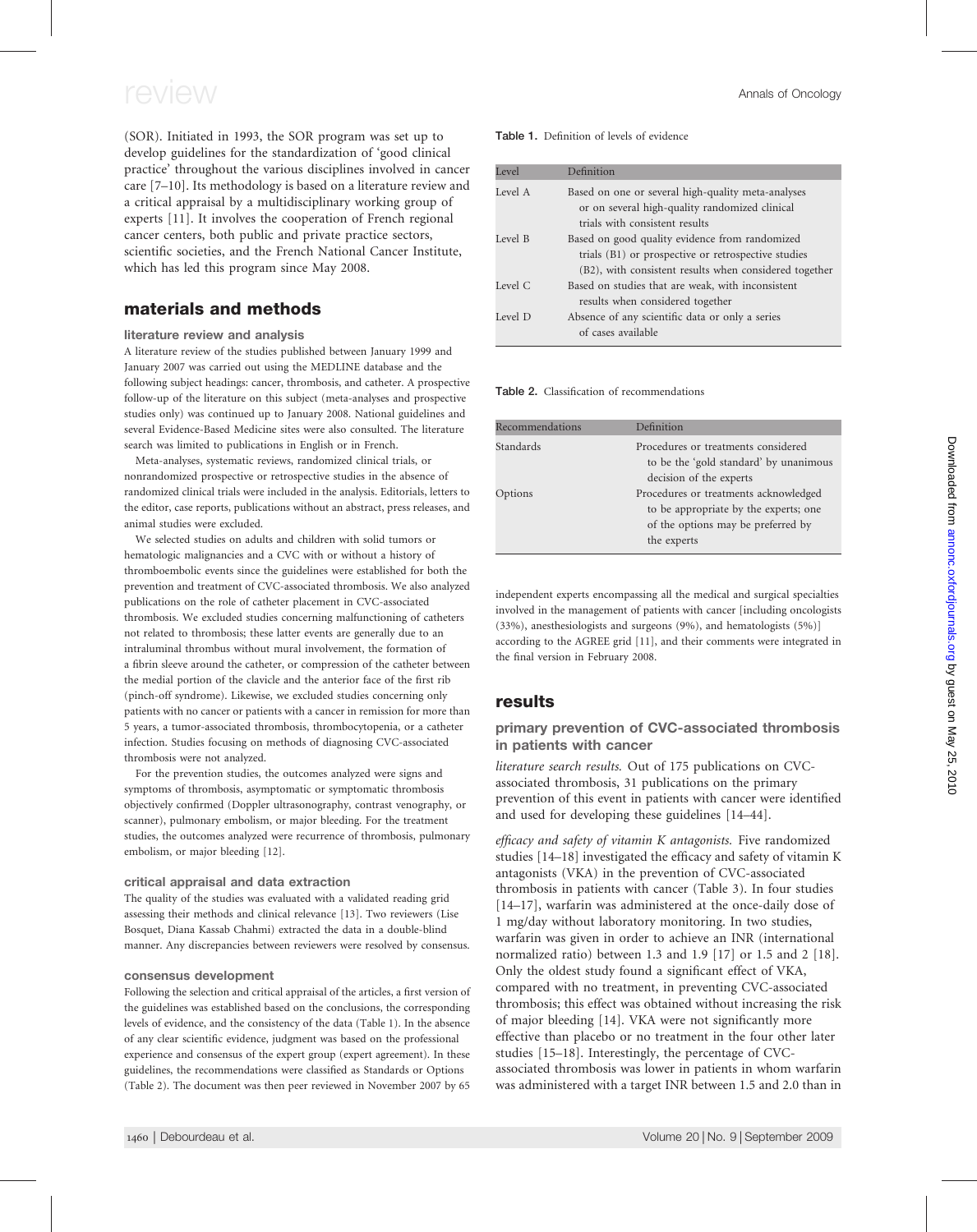| Reference;<br>study date                   | Type of patients;<br>type of catheter                                                                                       | No. of patients<br>recruited                    | Treatment                                                                                                   | Catheter<br>flushing                             | Follow-up      | End points                                                                                                                                                   | Results                                                                                                                                                                                                        |
|--------------------------------------------|-----------------------------------------------------------------------------------------------------------------------------|-------------------------------------------------|-------------------------------------------------------------------------------------------------------------|--------------------------------------------------|----------------|--------------------------------------------------------------------------------------------------------------------------------------------------------------|----------------------------------------------------------------------------------------------------------------------------------------------------------------------------------------------------------------|
| Bern et al. [14];<br>not specified         | Solid tumors and<br>lymphoma; CVC<br>in subclavian vein<br>(Port-a-cath)                                                    | 121 patients (82<br>patients analyzed)          | A: warfarin (1 mg/day)<br>for 90 days;<br>B: no treatment                                                   | UFH (up to<br>500 U/week)                        | 90 days        | Asymptomatic CVC-<br>associated DVT<br>(venography)                                                                                                          | A: 9.5% (9/42); B: 37.5% (15/40),<br>P < 0.001                                                                                                                                                                 |
| Heaton et al.<br>$[15]$ ; not<br>specified | Hematologic<br>malignancies; CVC<br>in subclavian vein<br>(double-lumen CVC)                                                | 88 patients (102<br>CVC but 88 CVC<br>analyzed) | A: warfarin (1 mg/day); Hickman®: UFH<br>B: no treatment                                                    | $(50 \mu g, 2 \times/day);$<br>Groshong®: saline | 90 days        | (confirmed by)<br>venography)                                                                                                                                | Symptomatic thrombosis A: 17.8% (8/45, with two<br>CVC-associated DVT and six<br>intraluminal thromboses);<br>B: 11.6% (5/43, with one<br>CVC-associated DVT and four<br>intraluminal thromboses),<br>$P = NS$ |
| Couban et al.<br>$[16]$ ; 1999-2002        | Solid tumors (20%),<br>hematologic<br>malignancies (80%);<br>CVC (tunneled and<br>implanted)                                |                                                 | 255 patients; 255 CVC A: warfarin (1 mg/day)<br>for 8 weeks (median);<br>B: placebo for 9 weeks<br>(median) | Not specified                                    | $1-184$ weeks) | 25 weeks (range 1. Symptomatic, CVC-<br>associated thrombosis<br>during CVC life span<br>(confirmed by US or<br>venography)<br>2. Death<br>3. Major bleeding | 1. A: $4.6\%$ (6/130), B: $4.0\%$ (5/125),<br>$P = NS$<br>2. A: 17% (22/130), B: 17% (21/125),<br>$P = NS$<br>3. A: 0% (0/130), B: 2% (3/125),<br>$P = NS$                                                     |
| not specified                              | Young et al. [17]; Solid tumors (52%<br>colorectal cancer),<br>hematologic<br>malignancies; CVC<br>(location not specified) | 1589 patients (90%<br>analyzed)                 | A: warfarin (1 mg/day)<br>for 8 weeks (median);<br>B: warfarin (INR:<br>$1.5 - 2.0);$<br>C: no treatment    | Not specified                                    | Not specified  | 1. Symptomatic, CVC-<br>associated thrombosis<br>(radiologically proven)<br>2. Major bleeding                                                                | 1. A: 7%, B: 3%, A + B: 5%, C: 6%,<br>A versus B: $P < 0.01$ , A + B versus C<br>$P = NS$<br>2. A: $2\%$ , B: $4\%$ , A + B: $2\%$ , C: 0.2\%,<br>A versus B: $P = NS$ , $A + B$ versus C:<br>$P = NS$         |
| Ruud et al. [18];<br>2002-2003             | Cancer (children);<br>CVC in jugular vein                                                                                   | 73 patients (62)<br>patients analyzed)          | A: warfarin (INR:<br>$1.3 - 1.9$ ;<br>B: no treatment                                                       | Not specified                                    | Not specified  | 1. Asymptomatic, CVC-<br>associated jugular<br>thrombosis (US at 1, 3,<br>and 6 months)<br>2. Symptomatic DVT<br>(CVC-associated<br>thrombosis and PE)       | 1. A: 48%, B: 36%, $P = NS$<br>2. A: one symptomatic DVT, B: one<br>symptomatic DVT<br>3. A: two major bleeds, B:<br>zero major bleed                                                                          |

Table 3. Vitamin <sup>K</sup> antagonists in the primary prevention of CVC-associated thrombosis in patients with cancer: randomized studies from <sup>1990</sup> to <sup>2007</sup>

CVC, central venous catheter; DVT, deep vein thrombosis; INR, international normalized ratio; NS, not significant; PE, pulmonary embolism; UFH, unfractionated heparin; US, ultrasonography; VKA, vitamin K antagonists.

3. Major bleeding

review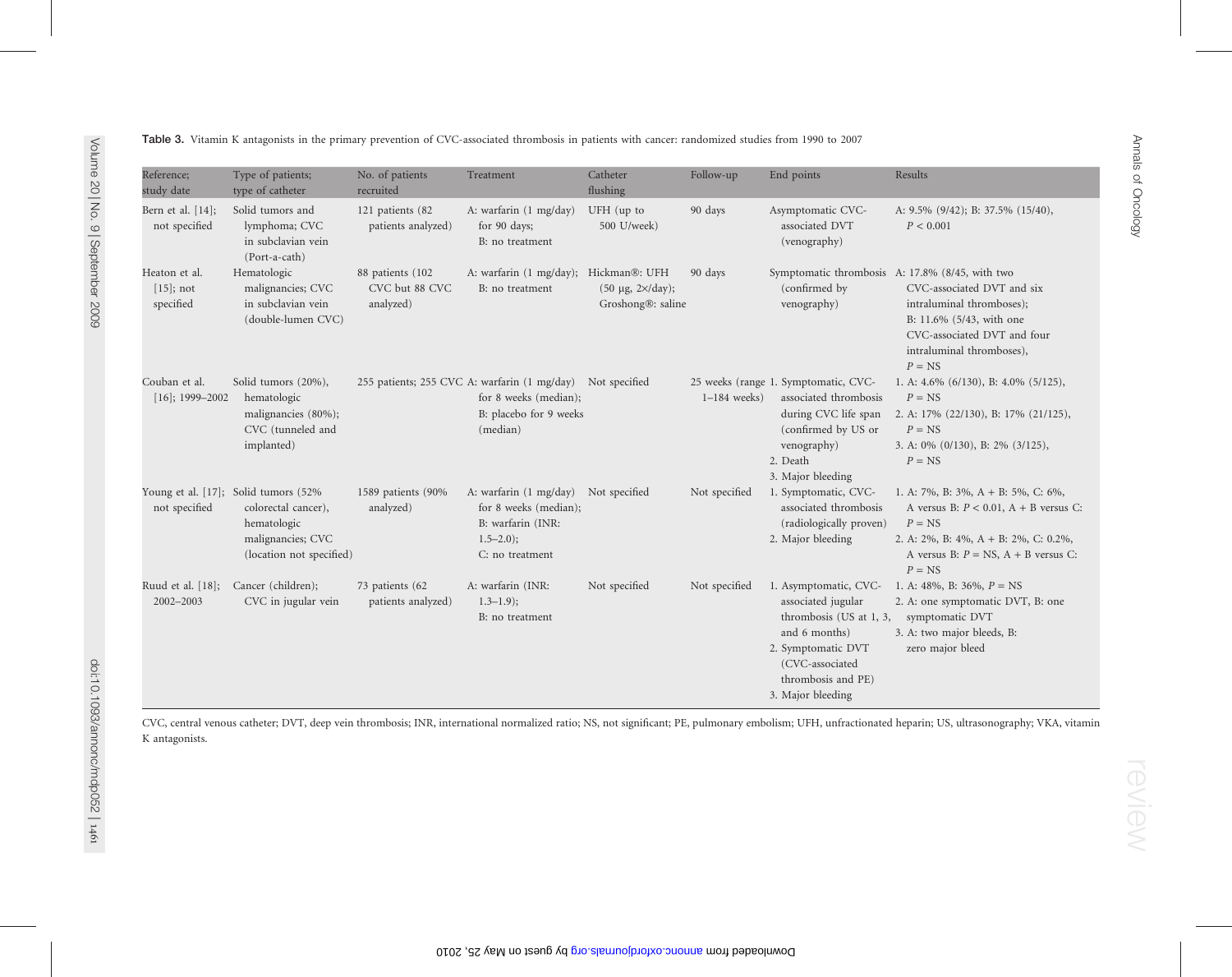# $r$ eview Annals of Oncology Annals of Oncology

patients with a fixed dose of warfarin (3% versus 7%, respectively,  $P < 0.01$ ); however, this was obtained at the expense of a nonsignificant increase in major bleeding (4% versus 2%, respectively) [17].

Five meta-analyses evaluated the efficacy and safety of VKA in the prevention of CVC-associated thrombosis [19–23] (Table 4). None showed that VKA (either at a fixed low dose or with a target INR between 1.5 and 2.0) exerted a beneficial effect on the occurrence of symptomatic thromboses versus placebo or no treatment. However, in one meta-analysis [21], fixed low doses of VKA were more effective than placebo in preventing both asymptomatic and symptomatic CVC-associated thrombosis [relative risk = 0.37 (95% confidence interval 0.26–0.52),  $P < 0.001$ ). Of note, this meta-analysis was not specific to cancer patients. Furthermore, these meta-analyses included a number of nonrandomized studies.

In view of the known interaction between VKA and 5 fluorouracil (5-FU), two retrospective studies (in 95 and 72 patients, respectively) [24, 25] and one noncomparative prospective study (in 247 patients with gastrointestinal cancer) [26] analyzed the effect of warfarin (1 mg/day) in cancer patients with a CVC receiving this cytotoxic drug. All showed an INR increase >1.5 in 5-FU-treated patients; depending on the study, this increase was reported in 33%–50% of patients. In one study [24], the INR was >3.0 in 19% of patients. Major hemorrhages were reported in 3.2%–8% of patients, 90% of these occurring in patients with a high INR.

In conclusion, the incidence of CVC-associated thrombosis in patients with cancer depended on the study. In the most recent studies, the rate of thrombosis was comparable with or without a prophylactic anticoagulant drug  $(\sim 5\%$ with regard to symptomatic thromboses) (level of evidence: A). Fixed low doses of VKA (1 mg/day) with an INR <1.5 were not effective in preventing venous thrombosis associated with a superior vena cava catheter in patients with cancer (level of evidence: B1). Published data showed that the combination of low-dose VKA with 5-FU may be harmful (INR increase with consequent bleeding risk) (level of evidence: B2).

efficacy and safety of unfractionated heparin. Only one randomized study evaluated the efficacy and safety of unfractionated heparin (UFH) in the prevention of CVCassociated thrombosis in 108 patients with hematologic diseases (including 34 with non-malignant diseases) [27]. Patients (aged from 4 to 60 years) were randomly assigned to receive either UFH (100 U/kg/day,  $n = 65$ ) or saline ( $n = 63$ ) by continuous i.v. infusion. The CVC were externalized, nontunneled, doublelumen catheters. CVC-related asymptomatic thrombosis occurred in 1.5% of the patients treated with heparin and 12.6% of the control patients ( $P = 0.03$ ). Severe bleeding was reported in two and three patients, respectively, in the heparin and control groups ( $P = 0.18$ ).

Due to the limited number of patients and their clinical specificity (bone marrow transplantation), it was not possible to conclude on the efficacy and safety of UFH in the primary prevention of CVC-associated thrombosis in patients with cancer (level of evidence: nonevaluable).

efficacy and safety of low-molecular weight heparins. Six randomized studies assessing the value of low-molecular weight heparins (LMWH) in the prevention of CVC-associated thrombosis were analyzed (Table 5) [28–33]. Subcutaneous dalteparin (2500 or 5000 IU/day) was used in three studies, nadroparin (2850 IU/day) in two studies, and enoxaparin (40 mg/day) in one study.

In five studies, the comparator was either placebo [29, 30, 33] or no treatment [28, 32]. In these last two studies [28, 32], LMWH were significantly more effective in preventing asymptomatic CVC-associated thrombosis than no treatment. However, the beneficial preventive effect of LMWH, in terms of either asymptomatic or symptomatic thromboses, was not demonstrated in the three large placebo-controlled studies [30, 31, 33]. In no study was LMWH administration associated with a significant increase in the risk of bleeding. Overall, the various meta-analyses confirmed these results (Table 4). Of note, a meta-analysis combining seven studies comparing VKA, UFH, or LMWH versus placebo or no treatment in cancer patients with CVC showed that the risk of symptomatic deep vein thrombosis was significantly reduced by 44% in the group of anticoagulated patients [relative risk = 0.56 (95% confidence interval 0.34–0.92)]; there was no significant difference in the incidence of major bleeding between the two groups [22].

LMWH (dalteparin and nadroparin) were compared with fixed low-dose VKA in two studies [29, 32]. Neither study showed a statistically significant difference between the two classes of drugs in either hemorrhagic safety or efficacy. However, a metaanalysis of these two studies showed that LMWH were less effective than VKA in preventing both asymptomatic and symptomatic CVC-associated deep vein thrombosis [relative risk = 1.88 (95% confidence interval 1.28–2.75)].

In conclusion, on the basis of five concordant randomized trials of good methodological quality in patients with cancer, LMWH did not show any benefit in preventing symptomatic thromboses of the superior cava veins; however, they did not increase the bleeding risk (level of evidence: A) [21].

efficacy and safety of thrombolytic drugs. Only one nonrandomized prospective study investigated the efficacy and safety of thrombolytic drugs in the prevention of CVCassociated thrombosis [34]. This study evaluated the effect of urokinase (10 000 IU in each catheter lumen for 4 h once a week) in 15 children (16 CVC) with malignant disease; the results were compared with those obtained in a historical series of 15 children (19 CVC) without thromboprophylaxis. On systematic ultrasonography, the rate of asymptomatic thrombosis was significantly lower in the urokinase group (44%, 7 of 16 cases) than in the control group (82%, 9 of 11 cases) ( $P = 0.047$ ). No hemorrhagic complications were reported.

In view of the limited number of patients, it was not possible to conclude on the efficacy and safety of thrombolytic drugs in the primary prevention of CVC-associated thrombosis in patients with cancer (level of evidence: nonevaluable).

influence of type, position, and method of insertion of the catheter. A number of factors may influence the occurrence of thrombosis in patients with CVC, including the type of catheter (open-ended, such as the Hickman® catheter, versus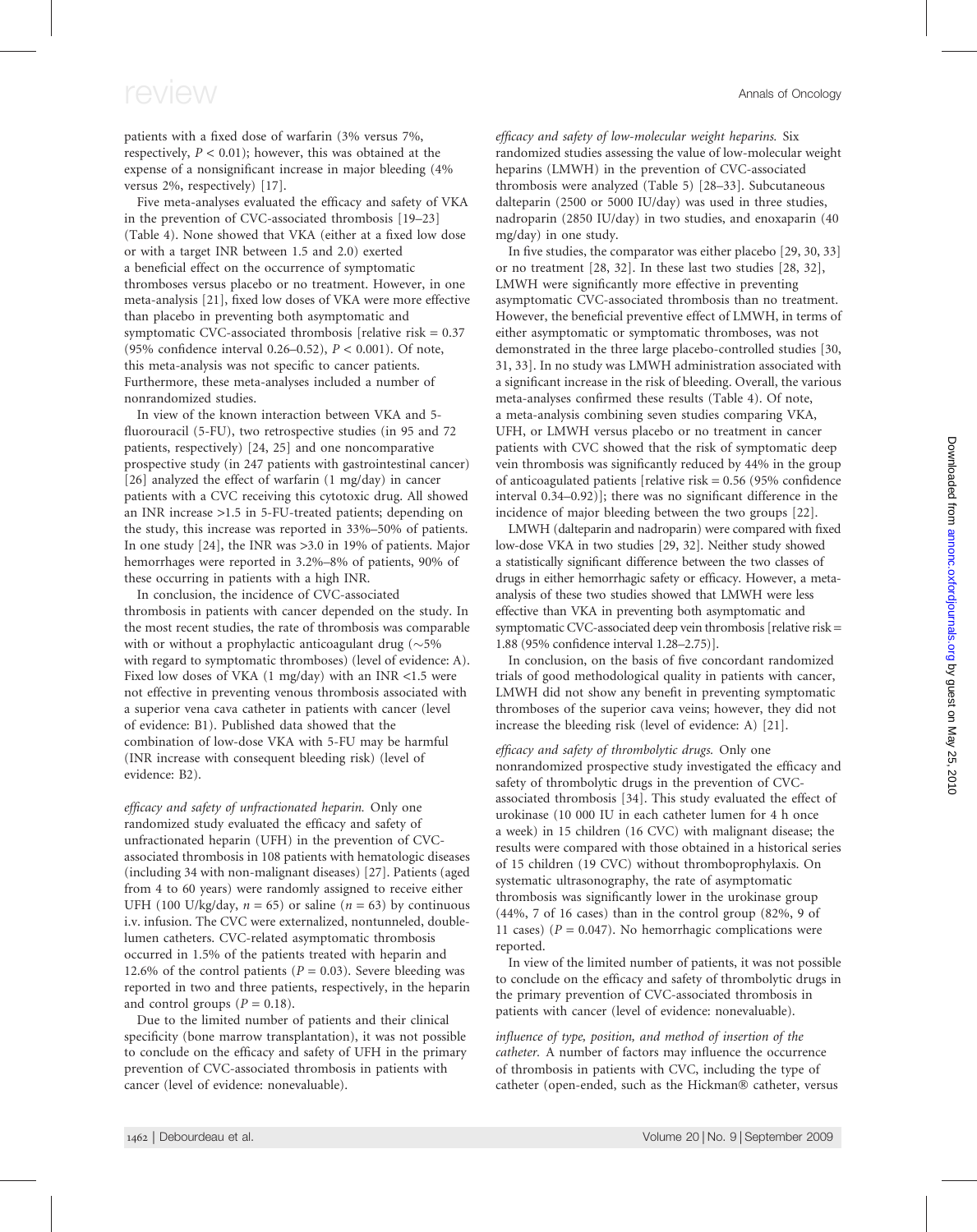| ۰<br>Ξ<br>ł |  |
|-------------|--|
|             |  |
| ı           |  |

review

Table 4. Anticoagulant drugs in the primary prevention of CVC-associated thrombosis: meta-analyses from <sup>1990</sup> to <sup>2007</sup>

| Reference                       | Number of studies<br>analyzed; period of<br>study selection      | No. of patients; treatment                                                                                        | Thrombosis                                                                                                                                                                                                                                                                                                                                                                                                                                                                                                                                                                                                       | Other outcomes                                                                                                                                                                                                                                                                                                                                                                                    |
|---------------------------------|------------------------------------------------------------------|-------------------------------------------------------------------------------------------------------------------|------------------------------------------------------------------------------------------------------------------------------------------------------------------------------------------------------------------------------------------------------------------------------------------------------------------------------------------------------------------------------------------------------------------------------------------------------------------------------------------------------------------------------------------------------------------------------------------------------------------|---------------------------------------------------------------------------------------------------------------------------------------------------------------------------------------------------------------------------------------------------------------------------------------------------------------------------------------------------------------------------------------------------|
| Carrier et al. [19]             | Seven studies; 1950-2007                                         | 2131 patients; VKA (warfarin<br>1 mg) or LMWH                                                                     | Symptomatic CVC-related thrombosis (defined as upper<br>extremity DVT or CVC occlusion);<br>VKA versus control: RR (95% CI) = 0.82 (0.46-1.47);<br>LMWH versus control: RR $(95\% \text{ CI}) = 0.43 (0.12 - 1.56);$<br>VKA or LMWH versus control: RR $(95\% \text{ CI}) = 0.71$<br>$(0.42 - 1.20)$                                                                                                                                                                                                                                                                                                             |                                                                                                                                                                                                                                                                                                                                                                                                   |
| Rawson and<br>Newburn-Cook [20] | Four studies; 1966-2007                                          | 1236 patients; VKA (warfarin<br>1 mg or $INR > 1.5$                                                               | CVC-related thrombosis (symptomatic and asymptomatic);<br>VKA versus control: risk difference $(95\% \text{ CI}) = 2.0\%$<br>$(-9.0\% \text{ to } +5.0\%)$                                                                                                                                                                                                                                                                                                                                                                                                                                                       |                                                                                                                                                                                                                                                                                                                                                                                                   |
| Kirkpatrick et al. [21]         | 15 studies (10 studies<br>on only cancer patients);<br>1964-2006 | 1714 patients; VKA (fixed low<br>dose) or LMWH                                                                    | CVC-related DVT (symptomatic and asymptomatic);<br>VKA versus control: RR (95% CI) = 0.37 (0.26–0.52), P < 0.001;<br>LMWH versus control: RR (95% CI) = 0.72 (0.57-0.90),<br>$P = 0.045;$<br>LMWH versus VKA: RR $(95\% \text{ CI}) = 1.88 (1.28 - 2.75)$<br>CVC-related DVT (symptomatic);<br>VKA versus control: RR $(95\% \text{ CI}) = 0.60 (0.30-1.20);$<br>LMWH versus control: RR $(95\% \text{ CI}) = 0.69 (0.30-1.59)$                                                                                                                                                                                  | Major bleeding:<br>VKA versus control:<br>RR $(95\% \text{ CI}) = 0.24 (0.03-2.13);$<br>LMWH versus control:<br>RR $(95\% \text{ CI}) = 0.66 (0.12 - 3.68)$                                                                                                                                                                                                                                       |
| Akl et al. [22]                 | Nine studies; from 1966                                          | 852 patients for<br>asymptomatic DVT and<br>1859 patients for<br>symptomatic DVT; VKA<br>or heparin (UFH or LMWH) | Asymptomatic DVT:<br>VKA versus control: RR $(95\% \text{ CI}) = 0.56 (0.10-2.99);$<br>LMWH versus control: RR (95% CI) = $0.84$ (0.52–1.36);<br>Heparin versus control: RR $(95\% \text{ CI}) = 0.82 (0.51 - 1.32);$<br>VKA or heparin versus control: RR $(95\% \text{ CI}) = 0.82$<br>$(0.73 - 1.68)$<br>Symptomatic DVT:<br>VKA versus control: RR $(95\% \text{ CI}) = 0.62 (0.30-1.27);$<br>LMWH versus control: RR [95% CI] = 0.49 [0.17-1.39] -<br>Heparin <i>vs</i> control: RR (95% CI) = 0.43 (0.18–1.06);<br>VKA or heparin versus control: RR $(95\% \text{ CI}) = 0.56$<br>$(0.34-0.92); P < 0.05$ | Major bleeding: Heparin versus control:<br>RR (95% CI) = $0.68$ (0.10–4.78);<br>VKA or heparin versus control:<br>RR $(95\% \text{ CI}) = 1.83 (0.34-9.87)$<br>Death:<br>LMWH versus control: RR $(95\% \text{ CI}) = 0.73$<br>$(0.39-1.36);$<br>heparin versus control: RR $(95\% \text{ CI}) = 0.74$<br>$(0.40 - 1.36);$<br>VKA or heparin versus control:<br>$RR (95\% CI) = 0.74 (0.40-1.36)$ |
| Chaukiyal et al. [23]           | Eight studies; $1966 - 2006$                                     | 1428 patients; VKA (warfarin<br>1 mg) or heparin (UFH or<br>LMWH)                                                 | CVC-related thrombosis (symptomatic and asymptomatic):<br>VKA versus control: RR $(95\% \text{ CI}) = 0.75 (0.24-2.35);$<br>Heparin versus control: RR $(95\% \text{ CI}) = 0.46 (0.18-1.20);$<br>$P = 0.06;$<br>VKA or heparin versus control: RR $(95\% \text{ CI}) = 0.59$<br>$(0.31-1.13); P = 0.11;$<br>VKA versus LMWH: RR (95% CI) = 1.71 (0.56–5.26)                                                                                                                                                                                                                                                     | Major bleeding:<br>VKA versus control:<br>RR $(95\% \text{ CI}) = 0.14 (0.01-2.63);$<br>heparin versus s control:<br>$RR(95\% CI) = 0.41$<br>$(0.05 - 3.30);$<br>VKA or heparin versus control:<br>$RR(95\% CI) = 0.44(0.12 - 1.67)$                                                                                                                                                              |

CI, confidence interval; CVC, central venous catheter; DVT, deep vein thrombosis; INR, international normalized ratio; LMWH, low-molecular weight heparins; RR, relative risk; UFH, unfractionated heparin; VKA: vitamin K antagonists.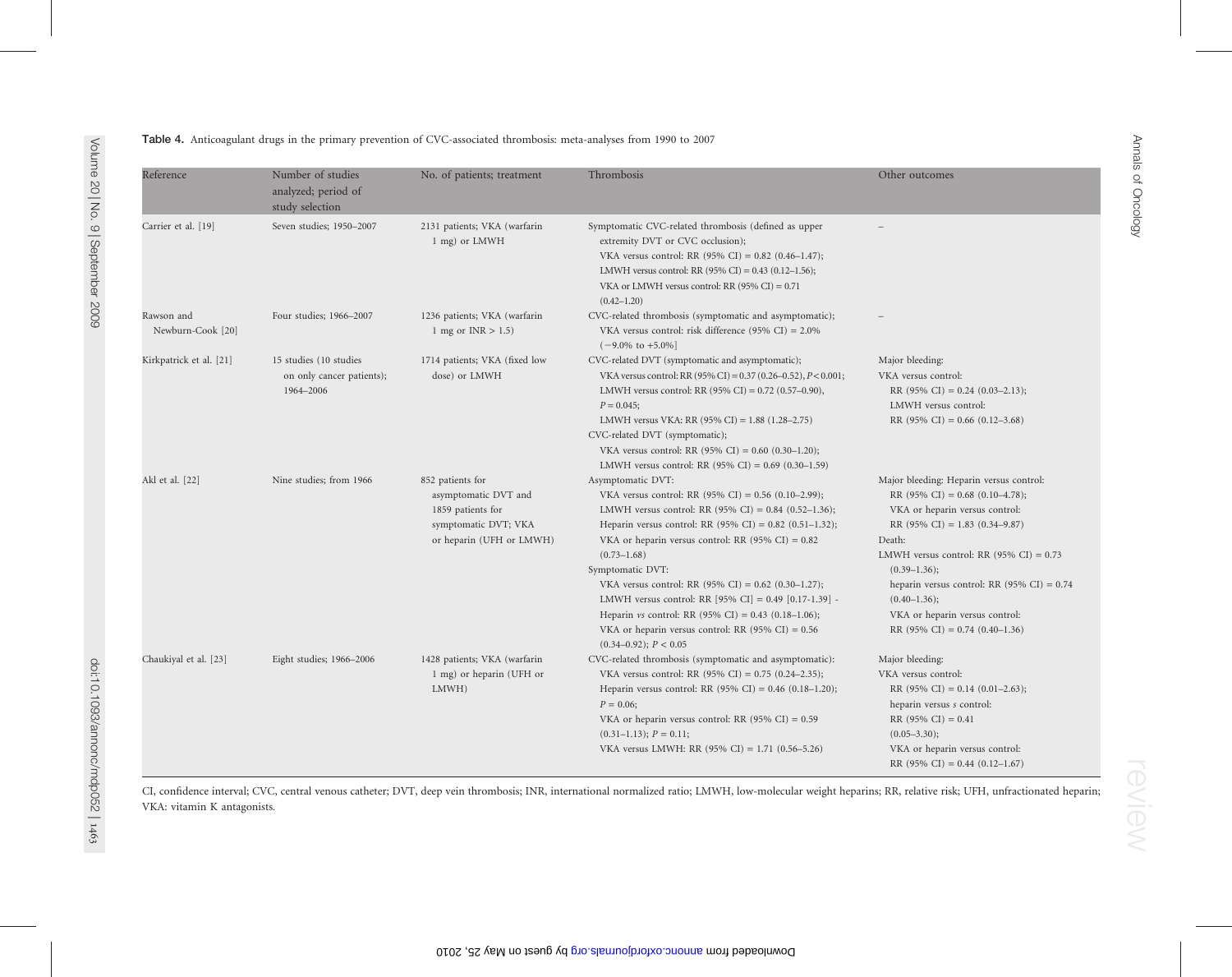Table 5. Low-molecular weight heparins in the primary prevention of CVC-associated thrombosis in patients with cancer: randomized studies from <sup>1990</sup> to <sup>2007</sup>

1464 |

Debourdeau et al.

Volume 20 | No. 9 |

September 2009

| Reference; study date                       | Type of patients;<br>type of catheter                                                                                                                               | No. of patients                          | Treatment                                                                                                                                                                                                                           | Catheter flushing                                           | Follow-up     | End points                                                                                                                                                                         | Results                                                                                                                                                                                     |
|---------------------------------------------|---------------------------------------------------------------------------------------------------------------------------------------------------------------------|------------------------------------------|-------------------------------------------------------------------------------------------------------------------------------------------------------------------------------------------------------------------------------------|-------------------------------------------------------------|---------------|------------------------------------------------------------------------------------------------------------------------------------------------------------------------------------|---------------------------------------------------------------------------------------------------------------------------------------------------------------------------------------------|
| Monreal et al. [28];<br>1993-1995           | Solid tumors; CVC<br>(Port-a-cath)                                                                                                                                  | 32 patients; (29<br>patients analyzed)   | A: dalteparin (2500<br>IU/day);<br>B: no treatment                                                                                                                                                                                  | Heparinized saline (10)<br>ml, once a week)                 | 90 days       | 1. Asymptomatic<br>CVC-associated<br>DVT (venography)<br>2. Major bleeding                                                                                                         | 1. A: $6.2\%$ ( $1/16$ ), B:<br>61.5%<br>$(8/13), P =$<br>0.002<br>2. A: one patient, B:                                                                                                    |
| Mismetti et al.<br>$[29]$ ; 1998-2000       | Solid tumors; CVC<br>(totally implantable)<br>port-system CVC)<br>in subclavian<br>$(95%)$ or jugular<br>vein                                                       | 59 patients (45<br>patients analyzed)    | A: nadroparin (2850)<br>$IU/day)$ for 90<br>days;<br>B: warfarin<br>$(1 \text{ mg/day})$ for<br>90 days                                                                                                                             | Saline (10 ml) and<br>heparinized saline (500<br>$U, 5$ ml) | 6 months      | 1. Asymptomatic<br>and symptomatic<br>CVC-associated<br>DVT (venography)<br>at 90 days<br>2. All VTE events<br>at 90 days<br>3. All VTE events<br>at 6 months<br>4. Major bleeding | zero patient<br>1. A: $28.6\%$ (6/21), B:<br>16.7% $(4/24)$ , $P = NS$<br>2. A: 31.8%, B: 16.7%,<br>$P = NS$<br>3. A: 36.4%, B: 16.7%,<br>$P = NS$<br>4. A: one patient, B:<br>zero patient |
| Verso et al. [30];<br>2000-2003             | Solid tumors (54%<br>of gastrointestinal<br>cancer), hematologic<br>malignancies (9%);<br>CVC (polyurethane<br>or silicone) in<br>subclavian (89%)<br>or other vein | 385 patients (310<br>patients analyzed)  | A: enoxaparin (40<br>$mg/day)$ for 6<br>weeks;<br>B: placebo<br>for 6 weeks                                                                                                                                                         | Not specified                                               | 3 months      | 1. Composite of<br>asymptomatic<br>or symptomatic<br>upper limb DVT<br>(venography) or<br>symptomatic PE<br>2. Major bleeding<br>3. Death                                          | 1. A: $14.1\%$ (22/155), B:<br>$18.0\%$ (28/155), $P=$<br><b>NS</b><br>2. A: $0, B: 0$<br>3. A: $2.6\%$ (5/191), B:<br>$1.0\%$ (1/194)                                                      |
| Karthaus et al. [31];<br>1999-2001          | Solid tumors<br>(90%), hematologic<br>malignancies; CVC                                                                                                             | 439 patients (425<br>patients analyzed)  | A: dalteparin (5000<br>$IU/day)$ for 16<br>weeks;<br>B: placebo<br>for 16 weeks                                                                                                                                                     | UFH (500 U) in saline<br>solution during CVC<br>use         | 16 weeks      | 1. Symptomatic<br>CVC-associated<br>DVT (venography,<br>US, CT scan)<br>2. Asymptomatic<br>CVC-associated DVT<br>(venography, US)<br>3. Bleeding events                            | 1. A: $3.7\%$ (11/294), B:<br>3.4% (5/145), $P = NS$<br>2. A: $3.4\%$ (10/294), B:<br>4.1% (6/145), $P = NS$<br>3. A: 17.5% (50/285), B:<br>15.0% $(21/140)$ , $P = NS$                     |
| DeCicco et al.<br>$[32]$ ; not<br>specified | Cancer; CVC                                                                                                                                                         | 450 patients (348)<br>patients analyzed) | A: acenocoumarin<br>$(1 \text{ mg/day})$ initiated<br>3 days before CVC<br>insertion and<br>continued for 8 days<br>after CVC insertion;<br>B: dalteparin (5000)<br>$IU/day)$ for 8 days<br>after CVC insertion;<br>C: no treatment | Not specified                                               | Not specified | 1. Asymptomatic<br>CVC-associated<br>DVT (venography)<br>2. PE<br>3. Major bleeding                                                                                                | 1. A: 21.9%, B: 40%, C:<br>55.3%; A versus B:<br>$P = 0.003$ ; A versus<br>C: $P < 0.001$ ; B versus<br>C: $P < 0.02$<br>2. No PE<br>3. No major bleeding                                   |
| Niers et al. [33]; not<br>specified         | Hematologic<br>malignancies; CVC<br>(chemotherapy and<br>stem-cell<br>transplantation)                                                                              | 113 patients (87<br>patients analyzed)   | A: nadroparin (2850<br>IU/day) for 3<br>weeks;<br>B: placebo<br>for 3 weeks                                                                                                                                                         | Not specified                                               | 3 weeks       | 1. Asymptomatic<br>CVC-associated<br>DVT (venography)<br>2. Major bleeding                                                                                                         | 1. A: $17\%$ (7/41), B:<br>9% (4/46), $P = 0.49$<br>2. A: $0, B: 0$                                                                                                                         |

CVC, central venous catheter; DVT, deep-vein thrombosis; NS, not significant; PE, pulmonary embolism; UFH, unfractionated heparin; US, ultrasonography; VTE, venous thromboembolism.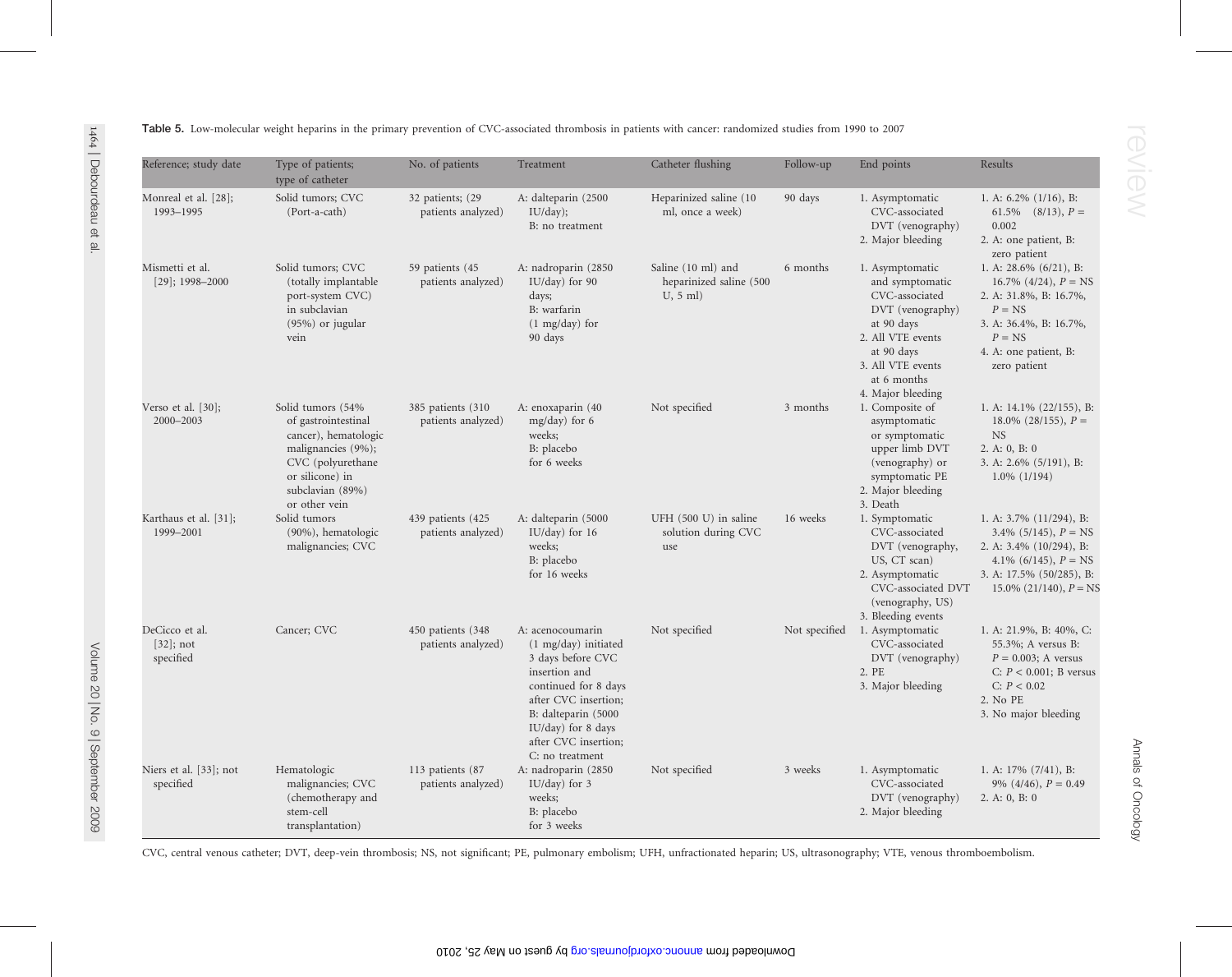closed-ended catheter with a valve, such as the Groshong catheter), its position (above, below, or at the junction of the superior cava vein and the right atrium), and the method of placement. The analysis of the role of these factors in CVCassociated thrombosis was based on two randomized studies, five nonrandomized prospective studies, and four retrospective series (Tables 6– 8) [35–44].

Closed-ended or valved catheters were compared with open-ended or nonvalved catheters in two randomized studies (Table 6) [35, 36]. None of these studies showed any significant difference between the two study groups in terms of symptomatic thrombosis.

The influence of the position of the catheter tip on CVCassociated thrombosis was assessed in six nonrandomized studies: in four of these studies [38, 41, 43, 44], a higher rate of thrombosis was observed when the CVC tip was located above the junction between the superior cava vein and the right atrium. Three studies also reported that a left-sided insertion of CVC significantly increased the risk of thrombotic complications [39, 42, 43]. Other risk factors for symptomatic thrombosis were femoral position of the CVC, a duration of placement >25 min [39], and more than one CVC placement attempt [40].

In conclusion, the concordant data of these studies highlighted the lower thrombogenicity of some placement characteristics of CVC, i.e. (i) distal tip at the junction of the superior cava vein and the right atrium (level of evidence: B2) and (ii) whenever possible, right-sided insertion (level of evidence: B2). Conversely, various placement characteristics increase the risk of CVCassociated thrombosis, i.e. (i) number of attempts (more than two) and duration of placement (level of evidence: D) and (ii) placement of the CVC in a femoral vein (level of evidence: D).

# treatment of CVC-associated thrombosis in patients with cancer

literature search results. Out of 175 publications on CVC-associated thrombosis, five publications on the curative treatment of CVC-associated thrombosis in patients with cancer were identified and used for developing these guidelines [45–49].

efficacy and safety of LMWH. Only one nonrandomized prospective study examined the efficacy and safety of LMWH in the treatment of CVC-associated thrombosis [45]. In this study, 46 outpatients (34 with a cancer and 16 with a CVC) with confirmed upper extremity deep vein thrombosis were treated with dalteparin (200 IU/kg once daily for a minimum of 5 days) followed by warfarin (target INR: 2.0–3.0); at 12 weeks, there was one recurrence of deep vein thrombosis confirmed by Doppler ultrasonography or venography and one major bleeding.

Based on the published data (only one low-quality study), it was not possible to conclude on the efficacy and safety of shortterm LMWH followed by VKA in the curative treatment of CVC-associated thrombosis in patients with cancer (level of evidence: nonevaluable).

However, the experts proposed that, on the basis of good quality studies showing concordant results concerning the efficacy and safety of LMWH given for 3–6 months in the treatment of deep vein thrombosis of lower limbs or pulmonary

7.3% (11/150),  $P = NS$ 7.3% (11/150),  $P =$  NS 2. A: 2.7% (4/152), B: 1. A: 3.9% (6/152), B: 1. A: 3.9% (6/152), B: 2. A: 2.7% (4/152), B: 3.3% (5/150) 3.3% (5/150) Results Treatment Catheter flushing Follow-up End points Results  $\Xi$ . asymptomatic DVT in asymptomatic DVT 1. Asymptomatic and 237 days 1. Asymptomatic and internal jugular or internal jugular or subclavian vein subclavian vein End points Follow-up 237 days heparinized saline after heparinized saline after each CVC use (5 ml at each CVC use (5 ml at Saline (20 ml), then Saline (20 ml), then Catheter flushing 50 U/ml) B: 9.6-F, silastic, open-B: 9.6-F, silastic, open-Groshong® CVC; Groshong® CVC; A: 8.0-F, silastic A: 8.0-F, silastic ended CVC ended CVC Treatment No. of patients No. of patients (302 CVC) 304 patients 304 patients recruited type of patients type of patients Type of study; Reference; study date Type of study; study; solid Randomized Randomized tumors Reference; study date Biffi et al. [35]; Biffi et al. [35]; 1997-1998 1997–1998

(venography) 2. CVC removal 3. Clinically relevant bleeding

2. CVC removal  $(\mbox{vengraph}\gamma)$ 

3. Clinically relevant

3. No clinically relevant bleeding

3. No clinically relevant

Table 6. Influence of type, position, and method of insertion of catheter in the primary prevention of CVC-associated thrombosis: randomized studies from 1990 to 2007

Table 6. Influence of type, position, and method of insertion of catheter in the primary

prevention of CVC-associated thrombosis: randomized studies from 1990 to 2007

Annals of Oncology  $\mathsf{review}$ 

# | September 2009 doi:10.1093/annonc/mdp052 | 1465

CVC, central-venous catheter; DVT, deep vein thrombosis; NS, not significant.

CVC, central-venous catheter; DVT, deep vein thrombosis; NS, not significant

Carlo et al. [36]; not specified

Carlo et al. [36]; not

Randomized study; solid tumors

Randomized

73 patients A: valved port;

patients  $73<sub>1</sub>$ 

A: valved port;

A: saline (10 ml); B: heparinized saline

A: saline (10 ml);

B: heparinized saline

180 days or until CVC removal

180 days or until CVC removal

Symptomatic thrombosis of internal jugular vein

Symptomatic thrombosis of internal jugular vein

A: 2.7% (1/37), B: 2.8%  $(1/36), P = NS$ 

 $(1/36), P = NS$ 

A: 2.7% (1/37), B: 2.8%

(10 ml)

B: nonvalved port

B: nonvalved port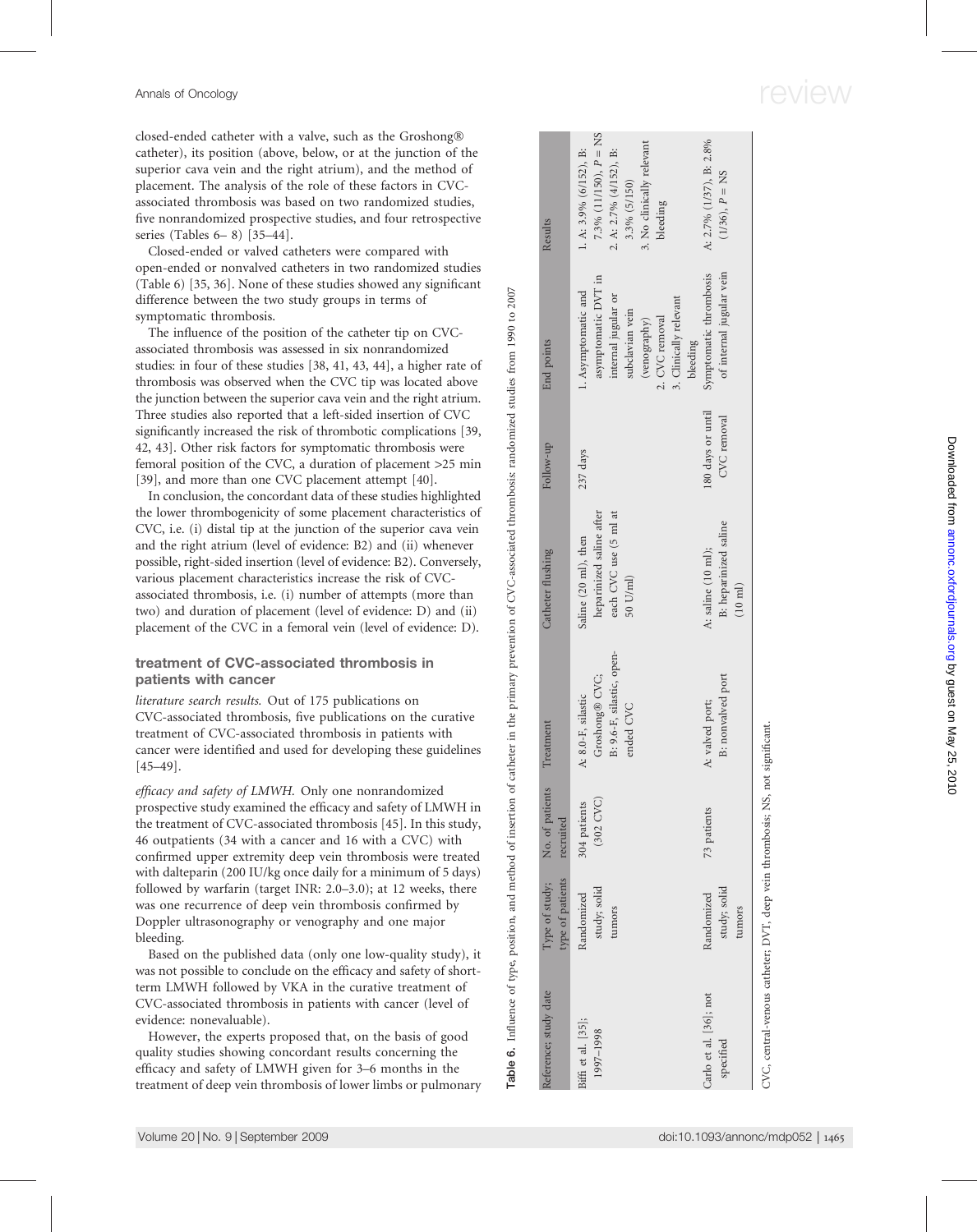Volume 20 | No. 9 | September 2009

1466 | Debourdeau et al.

Reference; study date

Type of study; type of patients

| Nightingale et al.<br>$[37]; 1993 - 1994$ | Nonrandomized<br>prospective<br>comparative study;<br>gastrointestinal<br>cancer; tunneled<br>CVC in right subclavian<br>(727), left subclavian (81),<br>right femoral (two)<br>or jugular (one) vein | 949 patients; (832 patients<br>analyzed) | mg/day)                     | Warfarin (1 Heparinized saline                                                                   | Not specified        | 1. Thrombotic<br>complications leading to<br>CVC removal<br>2. Predictive factor for<br>CVC removal (multivariate<br>analysis)                         | 1. $4.7\%$ (38/817);<br>if distal CVC tip in SVC:<br>$3.5\%$ (20/569);<br>if distal CVC tip in right<br>atrium: 2.5%, (4/160),<br>$P = NS$<br>2. CVC in SVC: HR<br>$([95\% \text{ CI}] = 2.57)$                                                                                                                                                            |
|-------------------------------------------|-------------------------------------------------------------------------------------------------------------------------------------------------------------------------------------------------------|------------------------------------------|-----------------------------|--------------------------------------------------------------------------------------------------|----------------------|--------------------------------------------------------------------------------------------------------------------------------------------------------|------------------------------------------------------------------------------------------------------------------------------------------------------------------------------------------------------------------------------------------------------------------------------------------------------------------------------------------------------------|
| Luciani et al. [38];<br>1995-1998         | Nonrandomized prospective<br>comparative study;<br>oropharyngeal tract cancer;<br>totally implantable CVC                                                                                             | 145 patients (113<br>CVC)                |                             | Not specified Saline (10 ml), then<br>heparinized saline<br>$(5 \text{ ml at } 50 \text{ U/ml})$ | >3 years             | Asymptomatic and<br>symptomatic<br>CVC-associated<br>DVT (Doppler US)                                                                                  | 11.7% (17/145), 76%<br>of which were<br>asymptomatic<br>1. If distal CVC tip in the<br>SVC or at the junction<br>between SVC and right<br>atrium: 6% (5/87);<br>if distal CVC tip above<br>the junction between<br>SVC and right atrium:<br>46\% $(12/26)$ , $P < 0.001$<br>2. Left-sided CVC:<br>65% (11/17);<br>right-sided CVC:<br>35% (6/17), $P = NS$ |
| 1995-1999                                 | Morazin et al. [39]; Nonrandomized prospective 5447 CVC<br>comparative study; solid<br>tumors (50% breast<br>cancer); tunneled CVC<br>(silicone)                                                      |                                          | Not specified Not specified |                                                                                                  | Up to CVC<br>removal | Predictive factors for<br>symptomatic<br>CVC-associated<br>DVT (venography,<br>Doppler US, contrast<br>computed tomography)<br>(multivariate analysis) | 2.5% (135/5447)<br>1. Left subclavian vein +<br>jugular vein versus right<br>subclavian vein:<br>$RR = 2.6, P < 0.001$<br>2. Femoral vein versus<br>right subclavian vein:<br>$RR = 6.5, P < 0.001$<br>3. Placement duration >25<br>min versus $\leq$ 25 min:<br>$RR = 1.52, P = 0.02$                                                                     |

Treatment Catheter flushing Follow-up End points Results

Table 7. Influence of type, position, and method of insertion of catheter in the primary prevention of CVC-associated thrombosis: prospective studies from <sup>1990</sup> to <sup>2007</sup>

No. of patients recruited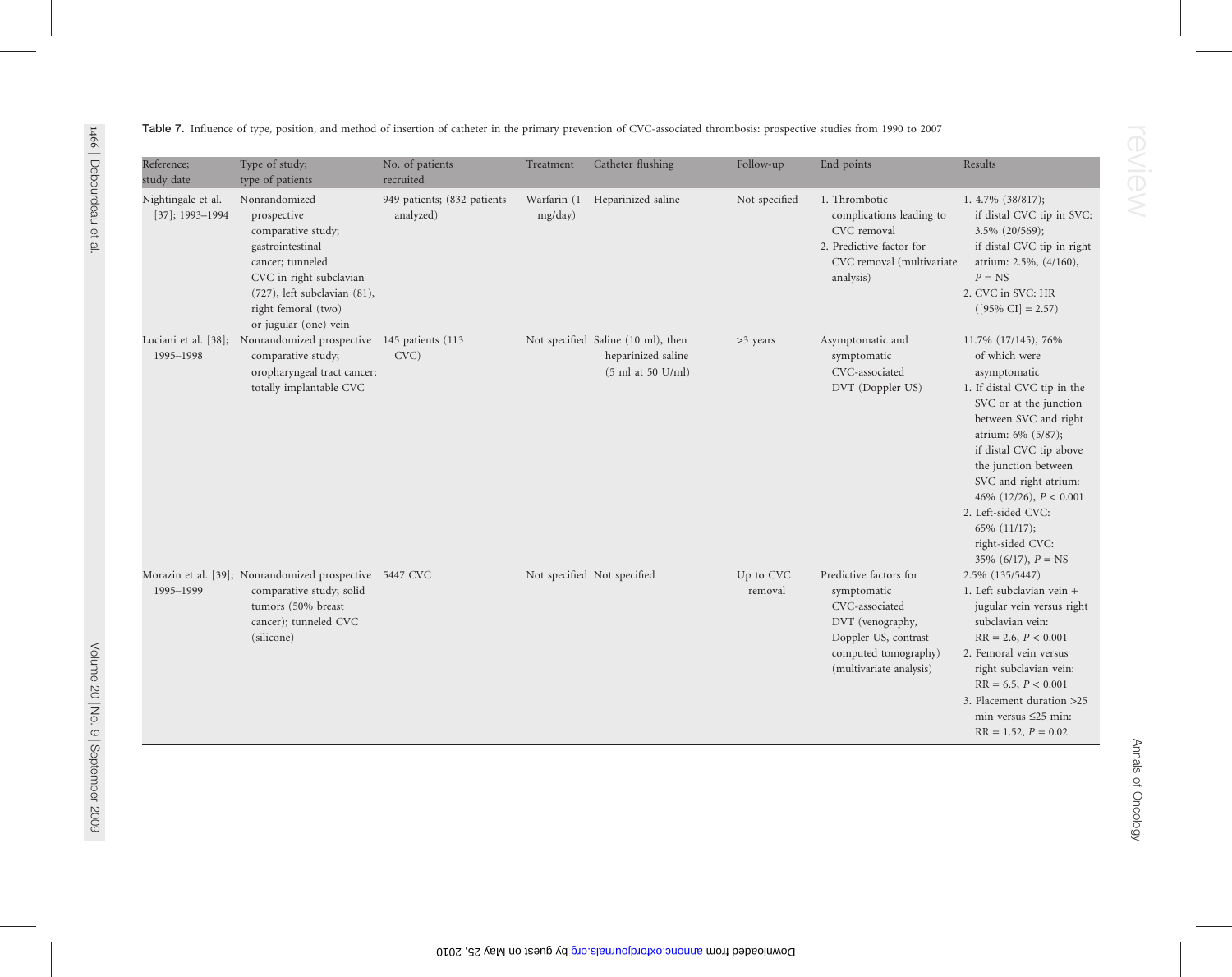| tudy date<br>Aeference;          | type of patients<br>Type of study;                                                                                                                                                   | No. of patients<br>recruited | Treatment Catheter flushing                                                                     | Follow-up                                                             | End points                                                                                                                                                                       | Results                                                                                                                                                                                                                          |
|----------------------------------|--------------------------------------------------------------------------------------------------------------------------------------------------------------------------------------|------------------------------|-------------------------------------------------------------------------------------------------|-----------------------------------------------------------------------|----------------------------------------------------------------------------------------------------------------------------------------------------------------------------------|----------------------------------------------------------------------------------------------------------------------------------------------------------------------------------------------------------------------------------|
| Lee et al. $[40]$ ;<br>2002-2003 | Nonrandomized prospective 444 patients (555<br>the upper limb vasculature<br>(34%); all types of CVC in<br>hematologic malignancies<br>comparative study; solid<br>tumors $(66\%)$ ; | CVC)                         | Not specified Implanted ports: heparinized Up to CVC<br>saline (100 U/ml); other<br>CVC: saline | 4 weeks or up<br>to 52 weeks<br>$removal +$<br>after CVC<br>insertion | computed tomography, or<br>maging) (multivariate<br>venography, contrast<br>associated DVT (US,<br>magnetic resonance<br>symptomatic CVC-<br>Predictive factors for<br>analysis) | 2. Previous CVC insertion:<br>1. >1 insertion attempts:<br>OR (95% CI) = 14.7<br>$CI$ ) = 3.8 (1.4–10.4),<br>$(1.2 - 24.6), P = 0.03$<br>OR (95% CI) = 5.5<br>$(5.5-40), P < 0.001$<br>3. CVC blockage:<br>OR (95%<br>$P = 0.01$ |

CI, confidence interval; CVC, central venous catheter; DVT, deep vein thrombosis; HR, hazard ratio; NS, not significant; OR, odds ratio; RR, relative risk; SVC, superior vena cava; US, ultrasonography. confidence interval; CVC, central venous catheter; DVT, deep vein thrombosis; HR, hazard ratio; NS, not significant; OR, odds ratio; RR, relative risk; SVC, superior vena cava; US, ultrasonography J,

# Annals of Oncology  $\mathsf{review}$

embolism in patients with cancer [50], the prolonged use of LMWH alone may be considered for the treatment of CVCassociated thrombosis, depending on the clinical status of the patient. By analogy with the management of patients with venous thromboembolism and renal insufficiency [51], the experts recommended that in the event of severe renal impairment, the treatment should be based on the use of UFH, rapidly followed (possibly as early as the first day) by VKA.

efficacy and safety of thrombolytic drugs. The value of thrombolytic drugs in the treatment of CVC-associated thrombosis was assessed in two nonrandomized prospective studies [46, 47] and one retrospective study [48], each with a limited number of patients. In the first, small study, only four adults and one child with cancer and CVC-associated thrombosis were treated with a continuous infusion of both recombinant tissue-type plasminogen activator (0.5 mg/kg per 24 h, preceded by a 5-mg bolus injection in adult patients or a 2-mg bolus injection in the child) and UFH for 4.5–7.9 days [46]. The treatment was effective in resolving large vessel obstruction without bleeding in three out of five patients. Partial lysis of the thrombus and moderately severe hemorrhage were observed in the other two patients.

The second study concerned 18 cancer patients receiving high-dose chemotherapy who developed CVC-associated thrombosis [47]. These patients were treated with urokinase (750 00–150 000 U/h for 24–96 h) infused into a vein of the ipsilateral upper limb. A partial or complete resolution of clinical signs and symptoms was reported in all patients. A partial radiographic response was found in nine patients (50%). Major bleeding was observed in four patients.

The third study was a retrospective comparison of the efficacy of various thrombolytic drugs versus LMWH in 57 patients with CVC-associated thrombosis [48]. Thirty-two patients received a thrombolytic drug, streptokinase  $(n = 16)$ , urokinase ( $n = 5$ ), tissue plasminogen activator ( $n = 4$ ), or a combination of streptokinase and urokinase  $(n = 7)$ , via a systematic route. Repermeabilization (as assessed by systematic Doppler ultrasonography) was observed in 16 patients (50%). No serious side-effects were observed. By comparison, in 25 patients treated with curative doses of enoxaparin for 3 weeks followed by warfarin, repermeabilization was observed in only one patient  $(5\%, P = 0.009$  versus thrombolytic drugs).

In conclusion, it was not possible to conclude on the efficacy and safety of thrombolytic drugs, administered either systemically or locally. Published data have shown the feasibility of their administration, including in patients treated with intensive chemotherapy (level of evidence: D).

Thus, the experts proposed that, based on published data, the administration of thrombolytic drugs for the treatment of CVC-associated thrombosis may only be considered in specific circumstances, in which the thrombotic risk is superior to the risk associated with the use of these drugs, i.e. in the event of superior vena cava thrombosis associated with recent, poorly tolerated, vena cava syndrome objectively confirmed (at least on a thoracic computed tomography scan and/or opacification of the superior vena cava), or imperative maintenance of a CVC.

Table 7. (Continued)

(Continued)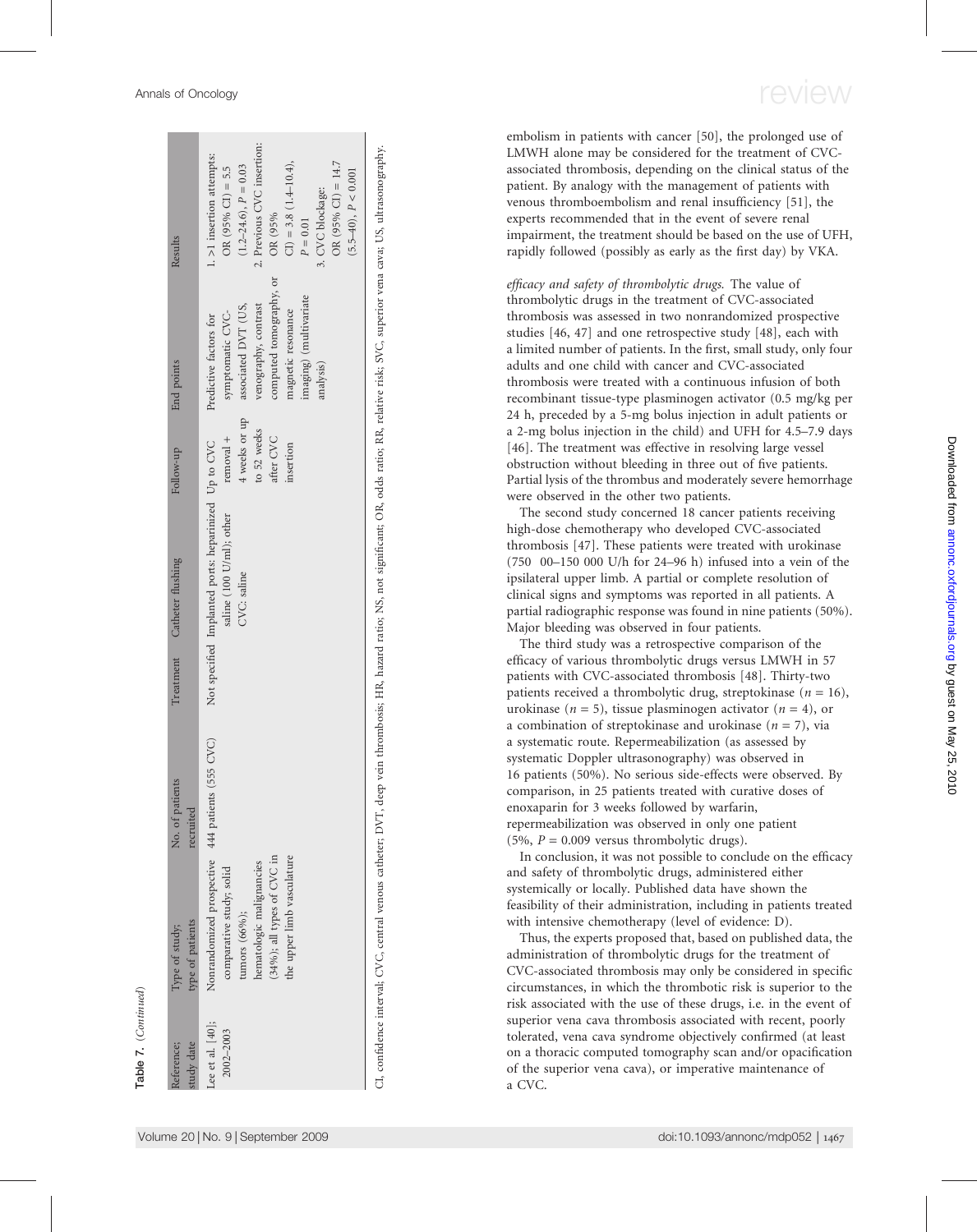| Reference; study date Type of study;       | type of patients                                                                                                                                               | No. of patients<br>recruited                                                         | Treatment                 | Catheter flushing                                           | Follow-up     | End points                                                                                                             | Results                                                                                                                                                                                                                                                                                                                                                                   |
|--------------------------------------------|----------------------------------------------------------------------------------------------------------------------------------------------------------------|--------------------------------------------------------------------------------------|---------------------------|-------------------------------------------------------------|---------------|------------------------------------------------------------------------------------------------------------------------|---------------------------------------------------------------------------------------------------------------------------------------------------------------------------------------------------------------------------------------------------------------------------------------------------------------------------------------------------------------------------|
| Eastridge and Lefor<br>$[41]; 1989 - 1992$ | Nonrandomized<br>retrospective comparative<br>study; solid tumors (51%);<br>hematologic malignancies<br>(49%); tunneled CVC<br>(65%); implantable CVC<br>(35%) | 274 patients<br>$(332$ CVC $)$                                                       | Not specified Heparinized | saline (3)<br>ml/day at<br>$100$ U/ml)                      | Not specified | Predictive factors for<br>symptomatic CVC-<br>associated DVT<br>(venography or clinical<br>follow-up)                  | 1. Position of CVC tip: above<br>third dorsal vertebra =<br>78% of patients with CVC-<br>associated thrombosis<br>(versus 37% if below third<br>dorsal vertebra), $P < 0.05$<br>2. Triple lumen $CVC = 21\%$<br>$(10/48)$ ; double lumen<br>$CVC = 7\% (11/160),$<br>P < 0.05<br>3. Implantable $CVC = 6\%$<br>$(7/113)$ ; tunneled<br>$CVC = 10\% (21/209),$<br>$P = NS$ |
| Craft et al. [42];<br>not specified        | Nonrandomized<br>retrospective comparative<br>study; solid tumors (48%);<br>hematologic malignancies<br>$(41\%)$ ; tunneled CVC<br>(Hickman®)                  | 122 patients<br>(120 patients)<br>analyzed); 153<br><b>CVC</b> (150 CVC<br>analyzed) | Not specified Heparinized | saline                                                      | $1 - 650$     | 55 days (range Predictive factors for<br>symptomatic CVC-<br>associated DVT<br>(venography)                            | 1. Position of CVC tip:<br>junction right atrium SVC<br>or lower third of SVC:<br>8.2%%; upper third of<br>SVC: 7.5%, $P = NS$<br>2. Side of CVC: right sided:<br>5%; left sided: 19%, RR<br>$(95\% \text{ CI}) = 4.4 (1.2 - 16),$<br>$P = 0.04$                                                                                                                          |
| Cadman et al.<br>$[43]$ ; 1996-2001        | Randomly sampled<br>retrospective study; solid<br>tumors $(69\%)$ ;<br>hematologic malignancies<br>$(31\%)$ ; tunneled CVC                                     | 334 patients (448 CVC) Not specified Not specified                                   |                           |                                                             | $1 - 720$     | 72 days (range Predictive factors for<br>symptomatic CVC-<br>associated DVT<br>(venography,<br>Doppler US)             | 9% (30/334)<br>1. Position of CVC tip: right<br>atrium: 0%;<br>lower third of SVC: 2.6%;<br>middle third of SVC: 5.3%;<br>upper third of SVC: 41.7%,<br>P < 0.005<br>2. Side of CVC placement:<br>right sided: 6.8%; left<br>sided: 25.6%, $P < 0.001$                                                                                                                    |
| Caers et al. [44];<br>1993-1998            | Nonrandomized<br>retrospective comparative<br>study; solid tumors (84%);<br>hematologic malignancies<br>(13%)                                                  | 437 patients (448 CVC) Not specified Saline (10 ml), then                            |                           | heparinized saline<br>$(5 \text{ ml at } 100 \text{ U/ml})$ |               | Predictive factors for<br>symptomatic CVC-<br>associated DVT<br>(venography,<br>Doppler US)<br>(multivariate analysis) | 8.5% (37/437)<br>1. CVC tip in the<br>brachiocephalic vein: OR<br>$(95\% \text{ CI}) = 64.7$<br>$(7.6 - 553.8)$<br>2. CVC tip in the cranial part<br>of the SVC: OR $(95\% \text{ CI})$ =<br>$17.4(2.0-148.8)$                                                                                                                                                            |

review

Annals of Oncology

Annals of Oncology

### Table 8. Influence of type, position, and method of insertion of catheter in the primary prevention of CVC-associated thrombosis: retrospective studies from <sup>1990</sup> to <sup>2007</sup>

CI, confidence interval; CVC, central venous catheter; DVT, deep vein thrombosis; NS, not significant; OR, odds ratio; RR, relative risk; SVC, superior vena cava; US, ultrasonography.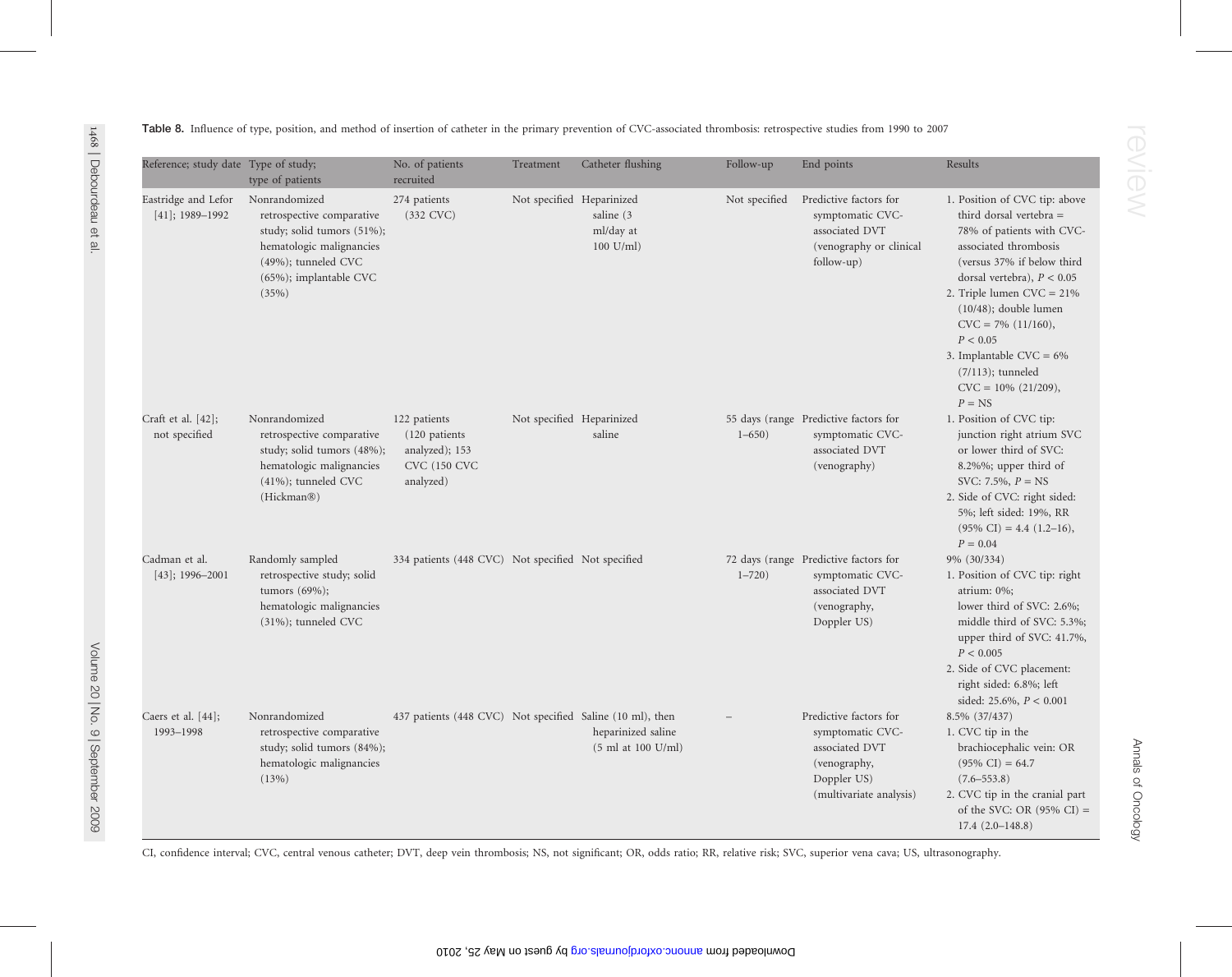evaluation of catheter removal. One retrospective study evaluated the benefit of CVC removal in patients with CVCassociated thrombosis [49]. In this study, in 319 cancer patients, 112 (35%) exhibited CVC-associated thrombosis on radionuclide venography. Various therapeutic interventions, including anticoagulation with heparin or warfarin or both; line removal or replacement; or a combination thereof, were carried out. Overall, the catheter was removed in 52% of these patients. Only four patients did not show resolution of their presenting symptoms; they were treated by line replacement. No patient experienced pulmonary embolism.

In conclusion, the published data are insufficient (only one retrospective study with methodological biases) to conclude on the value of catheter removal. In the event of catheter removal, no data were reported on the optimal interval between removal and initiation of anticoagulant treatment (level of evidence: nonevaluable).

The experts did not recommend catheter removal if all the following conditions are met: (i) the distal catheter tip is in the right position (at the junction between the superior vena cava and the right atrium), (ii) the catheter is functional (good blood reflux), (iii) the catheter is mandatory or vital for the patient, and (iv) there is no fever or any sign or symptom of infected thrombophlebitis. In contrast, catheter removal is warranted if there is a prime risk factor for thrombosis (catheter too short, misplaced, etc.). There are no reliable data on the optimal duration of anticoagulant treatment after catheter removal.

# conclusion

Based on the literature review and the well-argued judgment of experts, the 2008 SOR guidelines for the prevention and treatment of CVC-associated thrombosis in patients with cancer are as follows.

primary prevention of CVC-associated thrombosis in patients with cancer

standards.

- 1 The distal tip of CVC should be placed at the junction between the superior vena cava and the right atrium.
- 2 The primary prevention of CVC-associated thrombosis with anticoagulant drugs is not recommended in patients with cancer.

options.

1 Right-sided insertion and placement of the CVC in a specialized unit should be favored.

treatment of CVC-associated thrombosis in patients with cancer

## standards.

- 1 The treatment of CVC-associated thrombosis should be based on the prolonged use of LMWH.
- 2 In the event of severe renal impairment, the treatment should be based on the use of UFH, rapidly followed (possibly as early as the first day) by VKA.
- 3 Maintenance of the catheter is justified in the event that the catheter is mandatory, functional, in the right position, and not infected, with a favorable clinical evolution under close monitoring. In this case, an anticoagulant treatment should be maintained as long as the catheter is present.
- 4 In the event of catheter removal, there is no standard approach in terms of the interval between removal and initiation of anticoagulant treatment.

## options.

- 1 If it is necessary to place a new catheter, the status of the superior vena cava network should be evaluated by a scan or Doppler ultrasonography.
- 2 In the event of refusal or impossibility of a prolonged treatment with LMWH, short-term use of LMWH followed by VKA may be proposed.
- 3 Thrombolytic drugs may be considered in specialized units in the event of poor clinical tolerance (vena cava syndrome) and in the absence of any contraindications.
- 4 There are no reliable data on the optimal duration of anticoagulant treatment after catheter removal.

Of note, for all recommendations classified as 'Options', further research is warranted. Moreover, none of these recommendations applies to patients with tumor-associated thrombosis or to patients with catheters that are malfunctioning for reasons other than thrombosis (fibrin sleeve, pinch-off, intraluminal thrombus), infected catheters, or femoral catheters.

# funding

French Federation of Cancer Centers and the French National Cancer League.

## acknowledgements

The authors acknowledge the support of the French Federation of Cancer Centers, the Ligue Nationale contre le Cancer, the Fédération Hospitalière de France, the Fédération Nationale de Cancérologie des CHRU, the Fédération Française de Cancérologie des CHG, the Union Nationale Hospitalière Privée de Cancérologie, the Société Française de Médecine Vasculaire, and the Société Nationale Française de Médecine Interne. The authors thank:

The other members of the SOR working group: Francis Cajfinger, Hôpital Pitié Salpêtrière, Paris; Hélène Desmurs-Clavel, Hôpital Édouard Herriot, Lyon; Antoine Elias, Hôpital Font Pré, Toulon; Claire Grange, Hôpital Lyon Sud, Lyon; Hamid Hocini, Hôpital Saint Louis, Paris; Isabelle Mahé, Hôpital Louis Mourier, Colombes.

The following reviewers: Thierry André, Hôpital Pitié Salpêtrière, Paris; Elias Assaf, Hôpital Henri Mondor, Créteil; Marie-Françoise Avril, Hôpital Cochin, Paris; Marie-Thèrese Barrelier, CHU Côte de Nacre, Caen; Jean Michel Baud, Cabinet privé, Chesnay; François Becker, Hôpital Cantonal, Genève; Jean-François Bergmann, Hôpital Lariboisière, Paris; Jean-Yves Blay, Hôpital Edouard Herriot, Lyon; Philippe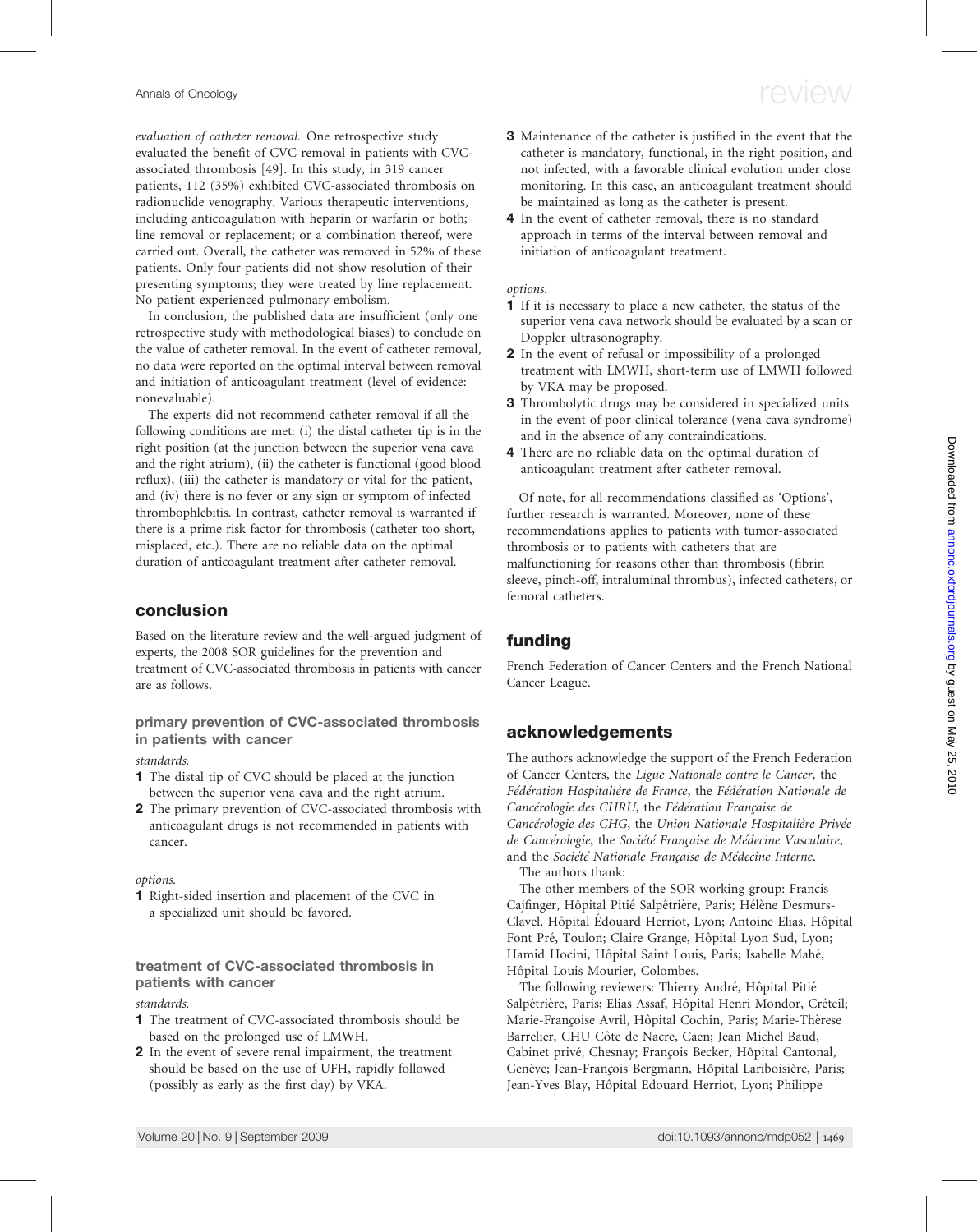# $r$ eview Annals of Oncology Annals of Oncology

Bouju, CHI Robert Ballanger, Aulnay-sous-Bois; Luc Bressolette, Hôpital de la Cavale Blanche, Brest; Pauline Brice, Hôpital Saint-Louis, Paris; Pascal Cathebras, Hôpital Nord, Saint-Étienne; Bruno Chauffert, Centre Georges François Leclerc, Dijon; Gisèle Chvetzoff, Centre Léon Bérard, Lyon; Thierry Conroy, Centre Alexis Vautrin, Vandœuvre-Lès-Nancy; Joel Constans, Hôpital Saint André, Bordeaux; Paul Cottu, Institut Curie, Paris; Francis Couturaud, CHU de Brest, Brest; Didier Cupissol, Centre Val d'Aurelle, Montpellier; Marc Espié, Hôpital Saint-Louis, Paris; Pierre-Luc Etienne, Clinique Armoricaine de Radiologie, Saint-Brieuc; Philippe Girard, Institut Mutualiste Monsouris, Paris; Bernard Goichot, Hôpital de Hautepierre, Strasbourg; Jean-Paul Guastalla, Centre Léon Bérard, Lyon; Daniel Hayoz, Hôpital Cantonal Fribourg, Lausanne; Jean-Léon Lagrange, Hôpital Henri Mondor, Créteil; Jean-Pierre Laroche, Cabinet Angéiologie, Avignon; Alain Le Quellec, Hôpital Saint-Eloi, Montpellier; Thomas Lecompte, CHU de Nancy, Vandoeuvre-Les-Nancy; Claire Le Hello, CHU Côte de Nacre, Caen; Christophe Leroyer, Hôpital de la Cavale Blanche, Brest; Anne Long, Hôpital Robert Debré, Reims; Alain Lortholary, Centre Catherine de Sienne, Nantes; Nadine Magy-Bertrand, CHU Jean Minjoz, Besançon; Jean-Baptiste Meric, Hôpital Pitié Salpêtrière, Paris; Laurent Mineur, Institut Sainte Catherine, Avignon; Jane Muret, Institut Gustave Roussy, Villejuif; Dominique Musset, Hôpital Antoine Béclère, Clamart; Sylvie Négrier, Centre Léon Bérard, Lyon; Martine Pacailler, Clinique Trenel, Sainte Colombe; Erwan Papin, Cabinet privé, Saint-André-de-Cubzac; Gilles Pernod, CHU de Grenoble, Grenoble; Eric Perrier, HIA Percy, Clamart; Pierre Philippe, CHU Hôtel Dieu, Clermont-Ferrand; Pascal Piedbois, Hôpital Henri Mondor, Créteil; Laurent Pinède, Clinique Protestante, Caluire-et-Cuire; Jean-Luc Reny, CH de Béziers, Béziers; Marc Righini, Hôpital Cantonal, Genève; Pascal Roblot, CHU, Poitiers; Luc Ronchi, CH de Saint-Nazaire, Saint-Nazaire; Marc Samama, Hôpital Hôtel Dieu, Paris; François Saunier, CHU de Lyon Sud, Pierre-Bénite; Stéphane Schneider, Hôpital de l'Archet, Nice; Jean-François Schved, Hôpital Saint-Eloi, Montpellier; Marie-Antoinette Sevestre, Hôpital Sud CHU, Amiens; Pascal Sève, Hôpital Hôtel Dieu, Lyon; Annick Steib, Hôpital civil, Strasbourg; Antoine Thyss, Centre Antoine Lacassagne, Nice; Jean Tredaniel, Hôpital Saint-Louis, Paris; Bruno Tribout, Hôpital Sud CHU, Amiens; Jean-Pierre Vannier, Hôpital Charles Nicolle, Rouen; Michel Vayssairat, Hôpital Tenon, Paris; Eric Voog, Clinique Victor Hugo, Le Mans; Denis Wahl, CHU de Nancy, Nancy; Marc Ychou, Centre Val d'Aurelle, Montpellier.

# references

- 1. Klerk CP, Smorenburg SM, Buller HR. Thrombosis prophylaxis in patient populations with a central venous catheter: a systematic review. Arch Intern Med 2003; 163: 1913–1921.
- 2. Verso M, Agnelli G. Venous thromboembolism associated with long-term use of central venous catheters in cancer patients. J Clin Oncol 2003; 21: 3665–3675.
- 3. Boersma RS, Jie KS, Verbon A et al. Thrombotic and infectious complications of central venous catheters in patients with hematological malignancies. Ann Oncol 2008; 19: 433–442.
- 4. Vescia S, Baumgärtner AK, Jacobs VR et al. Management of venous port systems in oncology: a review of current evidence. Ann Oncol 2008; 19: 9–15.
- 
- 5. Kuter DJ. Thrombotic complications of central venous catheters in cancer patients. Oncologist 2004; 9: 207–216.
- 6. Geerts WH, Pineo GF, Heit JA et al. Prevention of venous thromboembolism: the Seventh ACCP Conference on Antithrombotic and Thrombolytic Therapy. Chest 2004; 126 (3 Suppl): 338S–400S.
- 7. Fervers B, Hardy J, Blanc-Vincent MP et al. SOR: project methodology. Br J Cancer 2001; 84 (Suppl 2): 8–16.
- 8. Burgers JS, Fervers B, Haugh M et al. International assessment of the quality of clinical practice guidelines in oncology using the Appraisal of Guidelines and Research and Evaluation Instrument. J Clin Oncol 2004; 22: 2000–2007.
- 9. Fervers B, Burgers JS, Haugh MC et al. Predictors of high quality clinical practice guidelines: examples in oncology. Int J Qual Health Care 2005; 17: 123–132.
- 10. Standards, Options: Recommendations.<http://www.sor-cancer.fr/> (31 July 2008, date last accessed).
- 11. AGREE Collaboration. Development and validation of an international appraisal instrument for assessing the quality of clinical practice guidelines: the AGREE project. Qual Saf Health Care 2003; 12: 18–23.
- 12. Schulman S, Kearon C. Subcommittee on Control of Anticoagulation of the Scientific and Standardization Committee of the International Society on Thrombosis and Haemostasis. Definition of major bleeding in clinical investigations of antihemostatic medicinal products in non-surgical patients. J Thromb Haemost 2005; 3: 692–694.
- 13. Cucherat M. Guide de lecture critique d'un essai thérapeutique. Médecine Thérapeutique 2006; 12: 354-358. [http://www.spc.univ-lyon1.fr/lecture](http://www.spc.univ-lyon1.fr/lecture-critique/grille%20de%20lecture/frame1. htm)[critique/grille%20de%20lecture/frame1. htm](http://www.spc.univ-lyon1.fr/lecture-critique/grille%20de%20lecture/frame1. htm) (31 July 2008, date last accessed).
- 14. Bern MM, Lokich JJ, Wallach SR et al. Very low doses of warfarin can prevent thrombosis in central venous catheters. A randomized prospective trial. Ann Intern Med 1990; 112: 423–428.
- 15. Heaton DC, Han DY, Inder A. Minidose (1 mg) warfarin as prophylaxis for central vein catheter thrombosis. Intern Med J 2002; 32: 84–88.
- 16. Couban S, Goodyear M, Burnell M et al. Randomized placebo-controlled study of low-dose warfarin for the prevention of central venous catheter-associated thrombosis in patients with cancer. J Clin Oncol 2005; 23: 4063–4069.
- 17. Young AM, Begum J, Billingham LJ et al. WARP—a multicentre prospective randomised controlled trial (RCT) of thrombosis prophylaxis with warfarin in cancer patients with central venous catheters (CVCs). J Clin Oncol 2005; 16s (Suppl): (Abstr LBA8004).
- 18. Ruud E, Holmstrom H, De Lange C et al. Low-dose warfarin for the prevention of central line-associated thromboses in children with malignancies—a randomized, controlled study. Acta Paediatr 2006; 95: 1053–1059.
- 19. Carrier M, Tay J, Fergusson D, Wells PS. Thromboprophylaxis for catheterrelated thrombosis in patients with cancer: a systematic review of the randomized, controlled trials. J Thromb Haemost 2007; 5: 2552–2554.
- 20. Rawson KM, Newburn-Cook CV. The use of low-dose warfarin as prophylaxis for central venous catheter thrombosis in patients with cancer: a meta-analysis. Oncol Nurs Forum 2007; 34: 1037–1043.
- 21. Kirkpatrick A, Rathbun S, Whitsett T, Raskob G. Prevention of central venous catheter-associated thrombosis: a meta-analysis. Am J Med 2007; 120: 901–913.
- 22. Akl EA, Karmath G, Yosuico V et al. Anticoagulation for thrombosis prophylaxis in cancer patients with central venous catheters. Cochrane Database Syst Rev 2007; CD006468.
- 23. Chaukiyal P, Nautiyal A, Radhakrishnan S et al. Thromboprophylaxis in cancer patients with central venous catheters. A systematic review and meta-analysis. Thromb Haemost 2008; 99: 38–43.
- 24. Masci G, Magagnoli M, Zucali PA et al. Minidose warfarin prophylaxis for catheter-associated thrombosis in cancer patients: can it be safely associated with fluorouracil-based chemotherapy? J Clin Oncol 2003; 21: 736–739.
- 25. Magagnoli M, Masci G, Carnaghi C et al. Minidose warfarin is associated with a high incidence of International Normalized Ratio elevation during chemotherapy with FOLFOX regimen. Ann Oncol 2003; 14: 959–960.
- 26. Magagnoli M, Masci G, Castagna L et al. High incidence of INR alteration in gastrointestinal cancer patients treated with mini-dose warfarin and 5 fluorouracil-based regimens. Ann Oncol 2006; 17: 174–176.